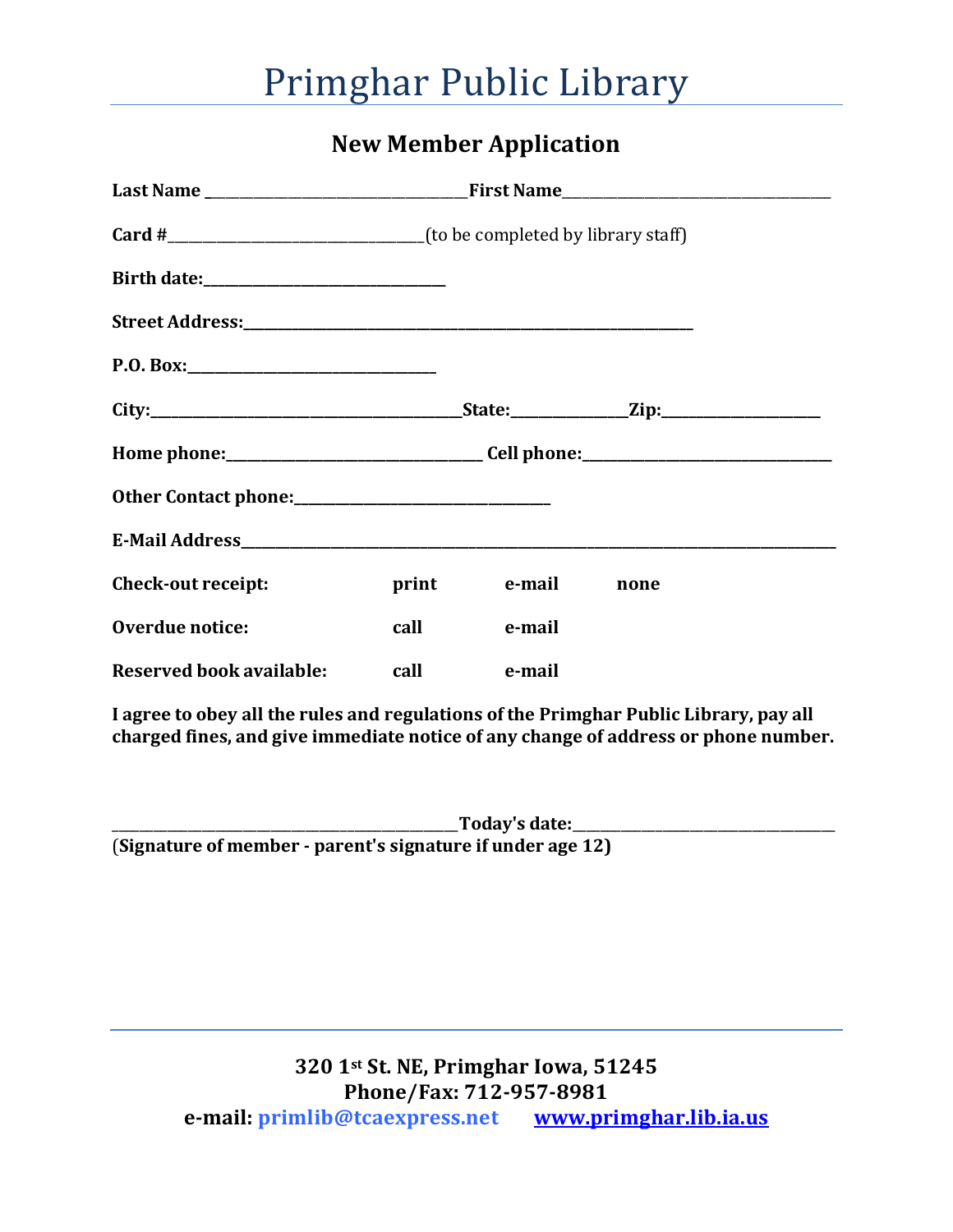# Primghar Public Library

 $Card \#$ 

Welcome to the Primghar Public Library. Please review the following rules about checking out and using materials from the library:

- You must have a Primghar Public Library member number in order to check out books, magazines, audiobooks, DVDs, and other collection items.
- Books, magazines, audiobooks, and DVDs may be returned by depositing items in the outside DROP BOX at the front of the library building. All materials may also be returned to the circulation desk.
- Books, audiobooks and magazines are checked out for a two week period and can be renewed.
- DVDs are checked out for a 7 day period and can be renewed unless otherwise marked.
- A fine of 10 cents per day per material, will be charged for overdue items.
- In the event that any Primghar Library material is lost, destroyed, or damaged before returning, the borrower or parent/guardian of the borrower agrees to pay the replacement cost.
- Computer use and check out privileges are suspended for any member owing a fine or replacement charge.
- Computer users must read the Computer and Internet Use Policy before initial use which is posted in the Computer room.